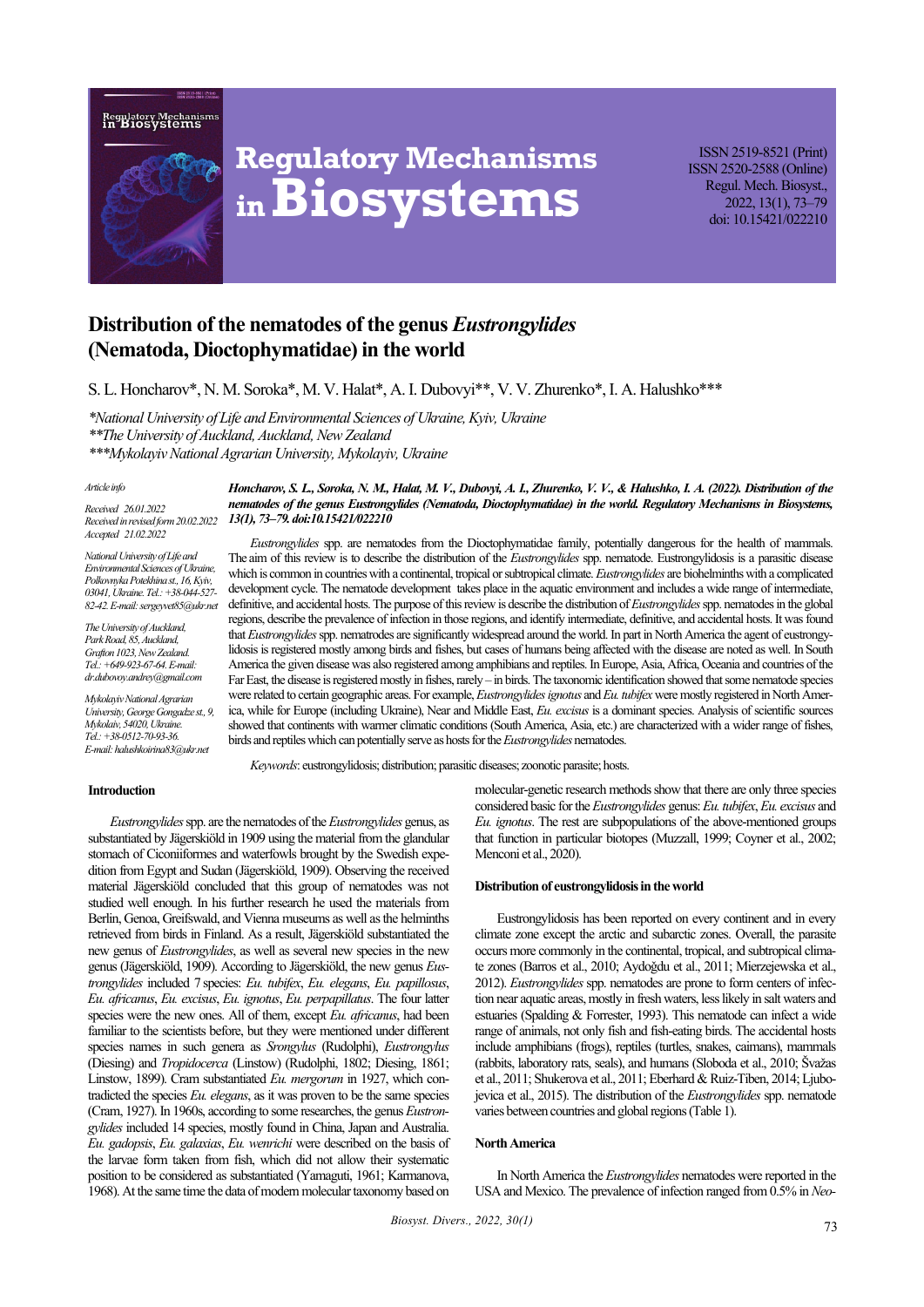*gobius melanostomus* in Lake Michigan (Camp et al., 1999) to 95% in *Perca flavescens* (Mitchell, 1814) in Lake Huron (Muzzall, 1999). Eustrongylidosis was also reported among other fishes, such as *Fundulus heteroclitus*(Linnaeus, 1758), *Catostomus commersoni*(Lacepede, 1803), *Lepomis auritus* (Linnaeus, 1758) etc. (Weisberg et al., 1986; Bauer & Whipps, 2013). In the waters of Mexico the eustrongylidosis infection was reported among such intermediate hosts as fishes *Ictalurus balsanus*(Jordan & Snayder, 1899) and *Alloophorus robustus*(Bean, 1892); the prevalence of infection ranged from 5.8% to 19.0% (Rosas-Valdez et al., 2009; Martínez-Aquino et al., 2012). Definitive hosts of the *Eustrongylides* nematodes were mostly fish-eating birds of the order Ciconiformes (*Cas-*

*merodius albus*(Linnaeus, 1758), *Egretta thula* (Molina, 1782), *E. caerulea* (Linnaeus, 1758) etc) and *Ardea herodias*(Linnaeus, 1758). The mean prevalence of infection was 16.5% (Spalding, 1990; Spalding et al., 1993; Ziegler et al., 2000).

Eustrongylidosis was also reported among reptiles as accidental hosts, in part among snakes *Thamnophis sirtalis parietalis*(Say, 1823) (Lichtenfels & Lavies, 1976). Some sources reported on parasitic activity of *Eustrongylides* nematodes in humans in the American states of California, New Jersey, New York, and Maryland, but they included no data about the prevalence of infection (Beaver & Thei, 1979; Guerin et al., 1982; Eberhard et al., 1989; Wittner et al., 1989; Narr et al., 1996).

## **Table 1**

Distribution of the *Eustrongylides* spp. nematodes (Jägerskiöld, 1909) in different global regions and countries

| Country, area, year (author)                                                                     | Nematode species           | Host species                                                                                    | Prevalence, % | Site of infection                                              |
|--------------------------------------------------------------------------------------------------|----------------------------|-------------------------------------------------------------------------------------------------|---------------|----------------------------------------------------------------|
|                                                                                                  |                            | North America                                                                                   |               |                                                                |
|                                                                                                  |                            | Intermediate hosts                                                                              |               |                                                                |
| The USA, Maryland, Chesapeake Bay, 1983 Eustrongylides spp.<br>(Weisberg et al., 1986)           |                            | Fundulus heteroclitus (Linnaeus, 1766)                                                          | 41.3          | Abdominal cavity, intestines                                   |
| The USA, Lake Michigan, Lake Huron,<br>Saginaw Bay 1991-1996 (Muzzall, 1999)                     | Eu. tubifex                | Perca flavescens (Mitchill, 1814)                                                               | $3.0 - 95.0$  | Abdominal cavity, intestines,<br>muscle tissue                 |
| The USA, Indiana, Southern Lake Michigan, Eustrongylides spp.<br>1995 - 1997 (Camp et al., 1999) |                            | Neogobius melanostomus (Pallas, 1814)                                                           | 0.5           | Encysted in mesenteries                                        |
| Mexico, Balsas River, 2007 (Rosas-Valdez<br>et al., 2009)                                        | Eustrongylides sp.         | Ictalurus balsanus (Jordan & Snyder, 1899)                                                      | $14.2 - 19.0$ | Mesentery, muscle tissue                                       |
| Central Mexico Plateau, Zacapu Lake, Mi-<br>choacán, 2012 (Martínez-Aquino et al., 2012)         | <i>Eustrongylides</i> spp. | Alloophorus robustus (Bean, 1892)                                                               | 5.9           | Mesentery                                                      |
| The USA, New York, Wolf Lake, 2013<br>(Bauer & Whipps, 2013)                                     | <i>Eustrongylides</i> spp. | Catostomus commersoni (Lacepede, 1803)<br>Lepomis auritus (Linnaeus, 1758)                      | 5.1<br>53.3   | Muscle tissue and visceral<br>cavities                         |
| The USA, Saginaw Bay, Lake Huron, Mich- Eu. tubifex                                              |                            | Sander vitreus (Mitchill, 1818)                                                                 | 7.1           | Mesentery, muscle tissue                                       |
| igan, 2015 (Muzzall & Hessenauer, 2018)                                                          |                            |                                                                                                 |               |                                                                |
|                                                                                                  |                            | Definitive hosts                                                                                |               |                                                                |
| The USA., Florida, 1990 (Spalding, 1990;                                                         | Eu. ignotus                | Ciconiformes:                                                                                   | 16.5          | Esophagus wall, intestinal                                     |
| Spalding & Forrester 1993)                                                                       |                            | Casmerodius albus (Linnaeus, 1758)                                                              |               | wall, under the stomach                                        |
|                                                                                                  |                            | Egretta thula (Molina, 1803)                                                                    |               | mucosa, abdominal cavity                                       |
|                                                                                                  |                            | Eu. caerulea (Linnaeus, 1758)                                                                   |               |                                                                |
|                                                                                                  |                            |                                                                                                 |               |                                                                |
|                                                                                                  |                            | Nyctanassa violacea (Linnaeus, 1758)                                                            |               |                                                                |
|                                                                                                  |                            | Butorides striatus (Linnaeus, 1758)                                                             |               |                                                                |
|                                                                                                  |                            | <b>Accidental</b> hosts                                                                         |               |                                                                |
| The USA, 1976 (Lichtenfels & Lavies, 1976) Eustrongylides spp.                                   |                            | Thamnophis sirtalis parietalis (Say, 1823)                                                      | 80.0          | Subcutaneous granulomas,<br>muscle tissue, abdominal<br>cavity |
|                                                                                                  |                            | South America                                                                                   |               |                                                                |
|                                                                                                  |                            | Intermediate hosts                                                                              |               |                                                                |
| Brazil, Upper Parana River, 2000-2001 (De<br>Carvalho et al., 2003)                              | Eustrongylides spp.        | Acestrorhynchus lacustris (Lutken, 1875)                                                        | 3.9           | Abdominal cavity, intestine                                    |
| Brazil, Santo Antonio do Leverger, Mato<br>Grosso 2003 (Barros et. al., 2007)                    | <i>Eustrongylides</i> spp. | <i>Hoplias malabaricus</i> (Bloch, 1875)                                                        | 33.0          | Mesentery, muscle tissue                                       |
| Brazil, the Cuiabá River, 2010 (Barros et al.,<br>2010)                                          | Eustrongylides spp.        | Pygocentrus nattereri (Kner, 1875)                                                              | 64.6          | Abdominal cavity, muscle<br>tissue, maw                        |
| Brazil, Pantanal basin in Mato Grosso do Sul, Eustrongylides spp.<br>2016 (Ventura et al., 2016) |                            | Gymnotus spp.                                                                                   | 17.1          | Abdominal cavity                                               |
| Brazil, Jari River, 2019 (Oliveira et al., 2019) Eustrongylides spp.                             |                            | Hoplerythrinus unitaeniatus (Spix & Agossiz,<br>1829)                                           | $7.1 - 50.0$  | Mesentery<br>Liver, muscle tissue                              |
|                                                                                                  |                            | Osteoglossum bicirrhosum (Cuvier, 1829)                                                         | 8.3           |                                                                |
| Brazil, Rio de Janeiro, 2020 (Kuraiem et al.,<br>2020)                                           | Eustrongylides spp.        | Hoplias malabaricus (Bloch, 1794)                                                               | 44.4          | Muscle tissue, visceral cavi-<br>ties, parenchymal organs      |
| Brazil, Tapajós River in the municipality of<br>Santarém, 2020 (Correa et al., 2021)             | Eustrongylides sp.         | Hoplias aff. Malabaricus (Bloch, 1794)                                                          | 62.9          | Muscle tissue, visceral cavities                               |
| Brazil, Federal District, 2021<br>(Ferreira et al., 2021)                                        | Eustrongylides sp.         | Simpsonichthys boitonei (A.L. de Carvalha,<br>1959)                                             | Not available | Muscle tissue, visceral cavities                               |
|                                                                                                  |                            | Definitive hosts                                                                                |               |                                                                |
| Brazil, State of Rio Grande do Sul, 2011<br>(Monteiro et al., 2011)                              | Eustrongylides spp.        | Phalacrocorax brasilianus (Gmelin, 1789)                                                        | 2.1           | Esophagus                                                      |
|                                                                                                  |                            | Accidental hosts                                                                                |               |                                                                |
| Paraguay, 1991 (Goldberg et al., 1991)                                                           | Eustrongylides spp.        | Caiman yacare (Daudin, 1802)                                                                    | $3.0\,$       | Stomach wall                                                   |
|                                                                                                  |                            | Europe                                                                                          |               |                                                                |
|                                                                                                  |                            | Intermediate hosts                                                                              |               |                                                                |
| Georgia, Lake Paleostomi, 1975 (Chernova,<br>1975)                                               | Eu. excisus                | Rutilis rutilis (Linnaeus, 1758)                                                                | 15.3          | Mesentery, intestines                                          |
| The UK, Fernworthy Reservoir, Devon<br>(1976) (Kennedy & Lie, 1976)                              | Eustrongylides spp.        | Salmo trutta (Linnaeus, 1758)                                                                   | 6.8           | Mesentery, intestines                                          |
| Russian Federation, the Caspian Sea, 1992.<br>(Mikailov et al., 1992)                            | Eu. excisus                | Acipenser nudiventris (Lovetcky, 1828)<br>Acipenser persicus natio kurensis (Belyaeff,<br>1932) | 62.2<br>33.1  | Esophagus, intestines                                          |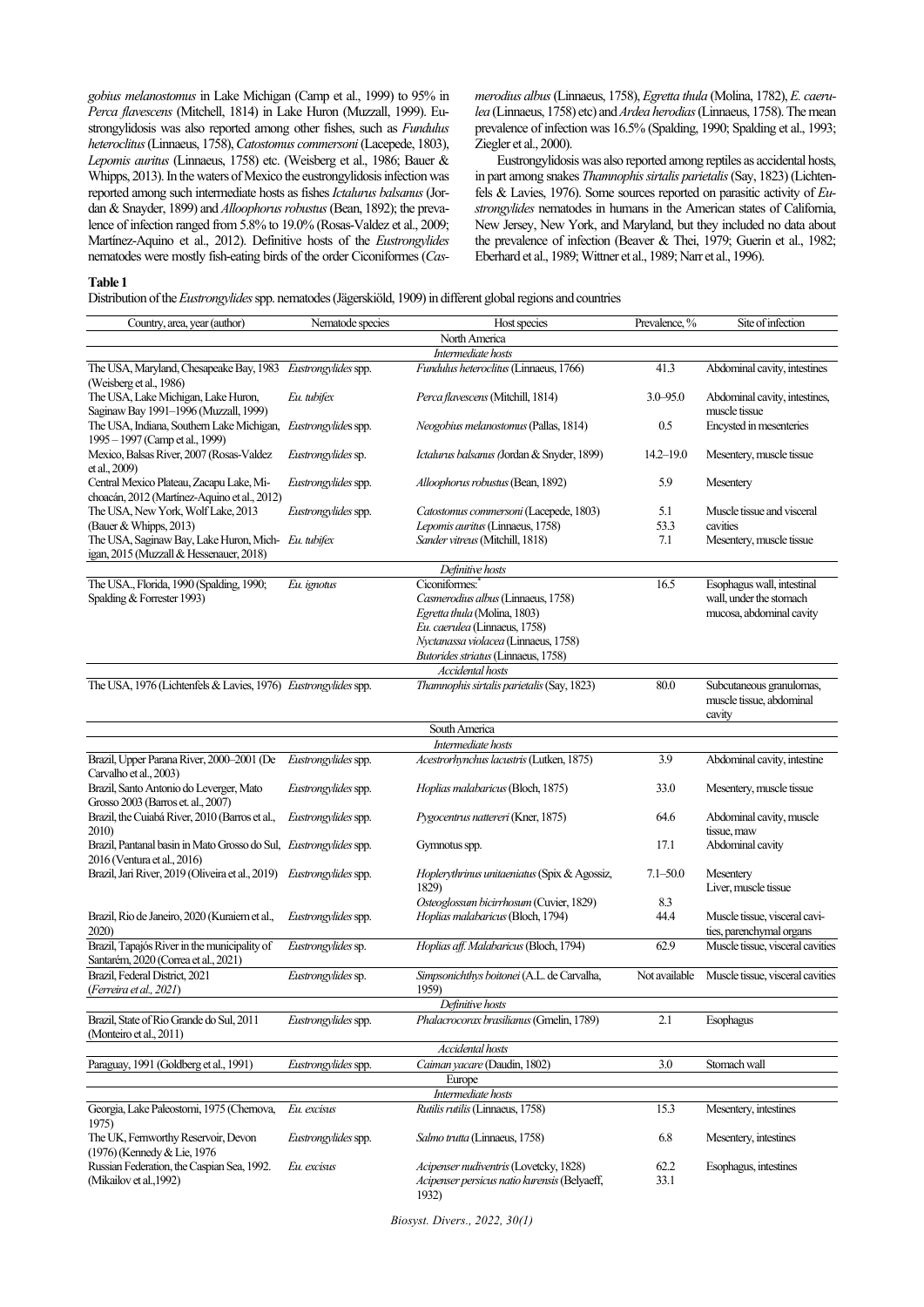| Country, area, year (author)                                    | Nematode species    | Host species                                 | Prevalence, %  | Site of infection                |
|-----------------------------------------------------------------|---------------------|----------------------------------------------|----------------|----------------------------------|
|                                                                 |                     | Huso huso caspicus natio kurensis (Babush-   | 38.9           |                                  |
|                                                                 |                     | kin, 1942)                                   |                |                                  |
| Romania, Lake Sinoe, Histria, Constanta                         | Eu. excisus         | Neogobius eurycephalus (Kessler, 1874)       | 29.6           | Abdominal cavity, muscle         |
| County, 2007 (Sloboda et al., 2010)                             |                     | N. syrman (Nordmann, 1840)                   | 23.3           | tissue                           |
|                                                                 |                     |                                              |                |                                  |
|                                                                 |                     | N. melanostomus (Pallas, 1814)               | 25.0           |                                  |
|                                                                 |                     | Natrix tessellate (Laurenti, 1768)           | Not available  |                                  |
| Norway, River Otra, 2008 (Haugen et al.,                        | Eu. tubifex         | Salmo trutta (Linnaeus, 1758)                | $90.3 - 100.0$ | Intestine                        |
| 2008)                                                           |                     |                                              |                |                                  |
| Bulgaria, Srebarna Lake, 2005 - 2006, (Shu-                     | Eu. excisus         | Perca fluviatilis (Linnaeus, 1758)           | 13.9           | Mesentery, skin, muscle          |
| kerova et al., 2011)                                            | Eu. tubifex         |                                              | 0.6            | tissue, surface of internal      |
|                                                                 |                     |                                              |                | organs                           |
| Poland, the Włocławek Reservoir on the                          | Eu. excisus         | Perccottus glenii (Dybowski, 1877)           | 2.4            | Mesentery                        |
| lower Vistula River, 2012 (Mierzejewska                         | Eu. tubifex         |                                              | 12.5           |                                  |
|                                                                 |                     |                                              |                |                                  |
| et al., 2012)                                                   |                     |                                              |                |                                  |
| Serbia, Danube-Tisa-Danube Canal, 2013                          | Eu. excisus         | Sander lucioperca (Linnaeus, 1758)           | 14.0           | Abdominal wall muscles           |
| (Bjeli-Cabrilo et al., 2013)                                    |                     |                                              |                |                                  |
| Ukraine, the Zaporizhzhya Reservoir, 2013                       | Eu. excisus         | Siluris glanis (Linnaeus, 1758)              | 12.0           | Muscle tissue, visceral cavities |
| (Yesipova, 2013)                                                |                     | Perca fluviatilis (Linnaeus, 1758)           | 65.0           |                                  |
|                                                                 |                     | Sander lucioperca (Linnaeus, 1758)           | 25.0           |                                  |
| Moldova, Prut-Dniester interriveran, 2014                       | Eu. excisus         | Silurus glanis (Linnaeus, 1758)              | 100.0          | Muscle tissue, visceral cavities |
| (Moshu, 2014)                                                   |                     | Esox lucius (Linnaeus, 1758)                 | 94.0-100.0     |                                  |
|                                                                 |                     | Perca fluviatilis (Linnaeus, 1758)           | 94.0-100.0     |                                  |
| Ukraine, the Zaporizhzhya Reservoir, 2014                       | Eu. excisus         | Perca fluviatilis (Linnaeus, 1758)           | $72.0 - 100.0$ | Abdominal wall muscles           |
| (Sinyaeva, 2014)                                                |                     |                                              |                |                                  |
| Italy, TrasimenoLlake, 2016                                     |                     |                                              |                | Abdominal wall muscles           |
|                                                                 | Eustrongylides spp. | Perca fluviatilis (Linnaeus, 1758)           | 6.8            |                                  |
| (Branciari et al., 2016)                                        |                     | Micropterus salmoides (Linnaeus, 1758)       | 1.9            |                                  |
|                                                                 |                     | Atherina boyeri (Risso, 1810)                | 0.1            |                                  |
| Ukraine, the Dnipro-Buh estuary, 2016-2019 Eu. excisus          |                     | Perca fluviatilis (Linnaeus, 1758)           | 85.1           | Abdominal cavity, Mesentery,     |
| (Goncharov et al., 2018; Honcharov, 2020)                       |                     | Sander lucioperca (Linnaeus, 1758)           | 58.1           | muscle tissue                    |
|                                                                 |                     | Esox licus (Linnaeus, 1758)                  | 58.9           |                                  |
|                                                                 |                     | Rutilis rutilis (Linnaeus, 1758)             | 17.4           |                                  |
| Italy, Northwest Tuscany, Lake Massaciucco- Eustrongylides spp. |                     | Atherina boyeri (Risso, 1810)                | 2.3            | Muscle tissue                    |
| li, 2019 (Guardone et al., 2021)                                |                     |                                              |                |                                  |
| Italy, Lake San Michele, 2020 (Menconi                          | Eustrongylides spp. | Lepomis gibbosus (Linnaeus, 1758)            | 18.3           | Muscle tissue, visceral cavities |
| et al., 2020)                                                   |                     | Micropterus salmoides (Lacepede, 1802)       | 16.7           |                                  |
|                                                                 |                     | Perca fluviatilis (Linnaeus, 1758)           | 10.0           |                                  |
|                                                                 |                     | Definitive hosts                             |                |                                  |
|                                                                 |                     |                                              |                |                                  |
| Lithuania, the Baltic Sea, the Curonian                         | Eustrongylides spp. | Phalacrocorax carbo sinensis (Shaw & Nodder, | 7.1            | Abdominal cavity, intestine      |
| Lagoon 2009 (Švažas et al., 2011)                               |                     | 1801)                                        |                |                                  |
| North-Western Poland, 1999-2010                                 | Eu. mergorum        | Wild ducks (Anseriformes: Anatidae)          | 3.7            | Mesentery, intestine, stomach    |
| (Kavetska et al., 2012)                                         |                     |                                              |                |                                  |
|                                                                 |                     | <b>Accidental</b> hosts                      |                |                                  |
| Russian Federation, the Caspian Sea,                            | Eu. excisus         | Phoca caspica (Gmelin, 1788)                 | 40.0           | Stomach wall                     |
| Makhachkala (Shchupakov, 1936;                                  |                     |                                              |                |                                  |
| Kurochkin, 1958)                                                |                     |                                              |                |                                  |
|                                                                 |                     | Middle East                                  |                |                                  |
|                                                                 |                     | Intermediate hosts                           |                |                                  |
| Turkey, Lake Uluabat, 1998 - 1999 (Ozturk Eu. excisus           |                     | Neogobius fluviatilis (Pallas, 1814)         | 29.8           | Abdominal cavity                 |
| et al., 2002)                                                   |                     |                                              |                |                                  |
| Iran, the Caspian Sea and its basin, 2005                       | Eu. excisus         | <i>Esox Lucius</i> (Linnaeus, 1758)          | 24.0           | Muscles, gonads, body cavi-      |
| (Sattari et al., 2005)                                          |                     | Perca fluviatilis (Linnaeus, 1758)           | $2.6 - 6.0$    | ties, liver                      |
|                                                                 |                     | Neogobius fluviatilis (Pallas, 1814)         |                |                                  |
|                                                                 |                     | N. kessleri (Gunter, 1861)                   | 16.3           |                                  |
|                                                                 |                     |                                              | 50.0           |                                  |
|                                                                 |                     | N. caspius (Eichwald, 1831)                  | 18.2           |                                  |
|                                                                 |                     | Aspius aspius (Linnaeus, 1758)               | 20.0           |                                  |
|                                                                 |                     | Barbus capito (Kessler, 1872)                | 40.0           |                                  |
| Turkey, Lake Durusu (Terkos) 2001-2002,                         | Eu. excisus         | Abramis brama (Linnaeus, 1758)               | 37.3           | Mesentery, muscle tissue         |
| (Karatoy & Soylu, 2006)                                         |                     |                                              |                |                                  |
| Iran, Aras Dam, 2007 (Pazooki et al., 2007)                     | Eu. excisus         | Carassius carassius (Linnaeus, 1758)         | 1.0            | Intestine                        |
| Turkey, the Bursa province, Kocadere                            | Eustrongylides spp. | Blicca bjoerkna (Linnaeus, 1758)             | 8.3            | Abdominal cavity, muscle         |
| Stream, Gölbaşı Lake, 2005-2006 (Selver                         |                     | Rutilus rutilus (Linnaeus, 1758)             | 3.5            | tissue                           |
| et al., 2010; Aydogdu et al., 2008; Selver                      |                     | Scardinius erythrophthalmus                  | 20.0           |                                  |
| et al., 2009)                                                   |                     | (Bean, 1903)                                 |                |                                  |
| Turkey, Antalya, Antalya Bay, 2009                              | Eu. excisus         | Aphanius mento (Heckel, 1843)                | 6.9            | Abdominal cavity, muscle         |
| (Aydoğdu et al., 2011)                                          |                     |                                              |                | tissue                           |
| Turkey, Lake Sığırcı, Ipsala (Soylu, 2013)                      | Eu. excisus         | Perca fluviatilis (Linnaeus, 1758)           | 94.2           | Abdominal wall muscles           |
|                                                                 |                     |                                              |                |                                  |
| Turkey, Lake Eğirdir (Metin et al., 2014)                       | Eu. excisus         | Sander lucioperca (Linnaeus, 1758)           | 100.0          | Abdominal cavity, perito-        |
|                                                                 |                     |                                              |                | neum, muscle tissue, adipose     |
|                                                                 |                     |                                              |                | tissue, liver, spleen, swim      |
|                                                                 |                     |                                              |                | bladder and stomach              |
| Iran, the Caspian Sea, 2012 (Noei et al., 2015) Eu. excisus     |                     | Acipenser persicus (Borodin, 1897)           | 7.7            | Abdominal cavity, intestinal     |
| Turkey, Marmara Lake, Turkey, 2016 (Demir Eu. excisus           |                     | Carassius gibelio (Bloch, 1782)              | 19.5           | Abdominal cavity                 |
| & Karakişi, 2016)                                               |                     |                                              |                |                                  |
| Turkey, Samsun City Derbent, Dam Lake,                          | Eu. excisus         | Sander lucioperca (Linnaeus, 1758)           | N/A            | Visceral cavity                  |
| 2020 (Pekmezci & Bolukbas, 2021)                                |                     |                                              |                |                                  |
|                                                                 |                     | Accidental hosts                             |                |                                  |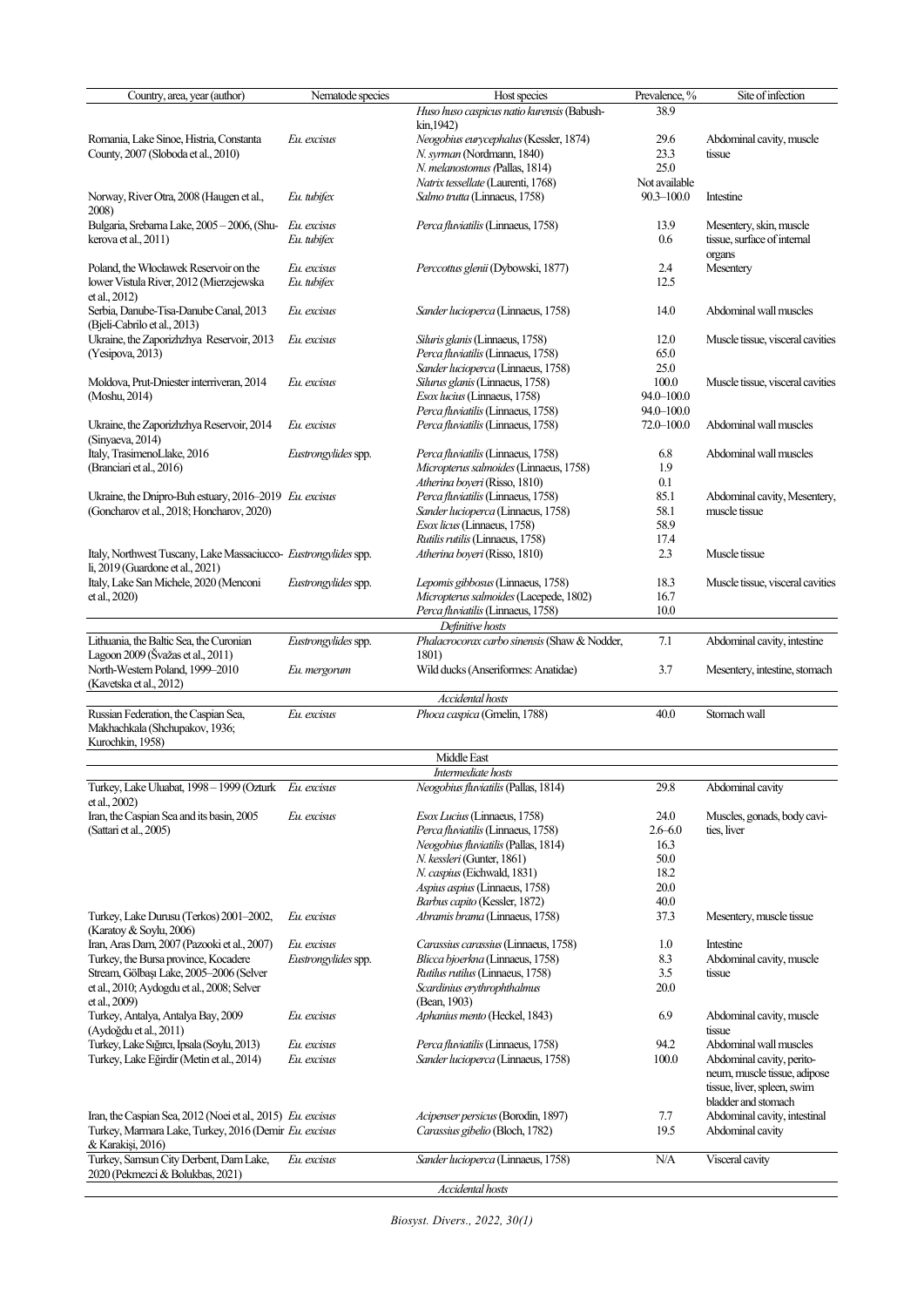|                                            |                     |                                             | Prevalence, % | Site of infection            |  |  |  |
|--------------------------------------------|---------------------|---------------------------------------------|---------------|------------------------------|--|--|--|
| Country, area, year (author)               | Nematode species    | Host species                                |               |                              |  |  |  |
| Turkey, Lake Hazar, 2001-2002 (Saglam &    | Eu. excisus         | Rana ridibunda (Pallas, 1771)               | 14.4          | Abdominal cavity, intestine  |  |  |  |
| Arikan, 2006)                              |                     |                                             |               |                              |  |  |  |
| Iran, Shiraz region, 2020 (León-Règagnon,  | Eustrongylides spp. | Pelophylax ridibundus (Pallas, 1771)        | 10.6          | Mesentery                    |  |  |  |
| 2019)                                      |                     |                                             |               |                              |  |  |  |
| Asia                                       |                     |                                             |               |                              |  |  |  |
| Intermediate hosts                         |                     |                                             |               |                              |  |  |  |
| Japan, Osaka, 2011 (Abe, 2011)             | Eu. ignotus         | Hypomesus transpacificus nipponensis (McAl- | 6.3           | Abdominal wall               |  |  |  |
|                                            |                     | lister, 1963)                               |               |                              |  |  |  |
| China, Sichuan Province, Hubei Province    | Eustrongylides sp.  | Monopterus albus (Zuiew, 1793)              | 26.7          | Mesenteries                  |  |  |  |
| 2014 (Zhang et al., 2021)                  |                     |                                             |               |                              |  |  |  |
| India, river Ramganga of Bareilly, Uttar   | Eu, excisus         | Channa punctatus (Bloch, 1793)              | 24.0          | Abdominal cavity, ovaries,   |  |  |  |
| Pradesh, 2019 (Gupta, 2019)                |                     |                                             |               | muscle tissue                |  |  |  |
| India, Nagawara Lake, Bengaluru, 2020      | Eustrongylides sp   | Glossogobius giuris (Hamilton, 1822)        | 40.0          | Abdominal cavity             |  |  |  |
| (Sibina et al., 2020)                      |                     |                                             |               |                              |  |  |  |
| East Java, Surabaya, 2020 (Subekti et al., | Eu ignotus          | Synbranchus bengalensis (McClelland, 1844)  | 29.3          | Stomach and intestine cavity |  |  |  |
| 2020                                       |                     |                                             |               |                              |  |  |  |
| Definitive hosts                           |                     |                                             |               |                              |  |  |  |
| Japan, Lake Biwa, 2012 (El-Dakhly et al.,  | Eu. tubifex         | Phalacrocorax carbo (Linnaeus, 1758)        | 86.7          | Stomach                      |  |  |  |
| 2012)                                      |                     |                                             |               |                              |  |  |  |
|                                            |                     | Oceania                                     |               |                              |  |  |  |
|                                            |                     | Intermediate hosts                          |               |                              |  |  |  |
| New Zealand, Lake Ellesmere, Wairarapa     | Eustrongylides spp. | Anguilla australis (Richardson, 1841)       | 11.7          | Abdominal cavity, intestine  |  |  |  |
| streams, 1978 (Hine, 1978)                 |                     |                                             |               |                              |  |  |  |
| Southwestern Australia, salt water rivers, | Eustrongylides spp. | Galaxias maculatus (Jenyns, 1842)           | 12.0          | Abdominal cavity, intestine  |  |  |  |
| 2006 (Chapman et al., 2006)                |                     |                                             |               |                              |  |  |  |
|                                            |                     | Africa                                      |               |                              |  |  |  |
| Intermediate hosts                         |                     |                                             |               |                              |  |  |  |
| East Africa, Lake Victoria, 1974 (Paperna, | Eustrongylides spp. | Bagrus docmac (Bosc, 1816)                  | 8.7           | Gonads, muscles, abdominal   |  |  |  |
| 1974)                                      |                     | Clarias mossambicus (Buechelli, 1822)       | 19.3          | cavity                       |  |  |  |
| Ephiopia, Lakes Awassa, Lugo (Hayke),      | Eustrongylides spp. | Oreochromis niloticus (Linnaeus, 1758)      | 0.9           | Abdominal cavity, Mesentery, |  |  |  |
| Ziway, 2007 (Gebremedhn & Tsegay, 2017)    |                     | Clarias gariepinus (Buechelli, 1822)        | 16.5          | Muscle tissue                |  |  |  |
| Ephiopia, Southwestern Part of Lake Tana,  | Eustrongylides spp. | Oreochromis niloticus (Linnaeus, 1758)      | 1.8           | Gastrointestinal tract       |  |  |  |
| Central Gondar 2017-2018 (Abiyu et al.,    |                     |                                             |               |                              |  |  |  |
| 2020)                                      |                     |                                             |               |                              |  |  |  |
|                                            |                     |                                             |               |                              |  |  |  |

*Note*: \*–mean prevalence in the studied species.

## **South America**

In South America the *Eustrongylides* nematodes were reported in Brazil, Argentina and Paraguay. The prevalence of infection of fish as intermediate hosts in Brazil ranged from 3.9% in *Acestrorhynchus lacustris* (Lutken, 1875) to 64.6% in *Pygocentrus nattereri* (Kner, 1858) (De Carvalho et al., 2003; Barros et al., 2010). The *Galaxias maculatus* (Jenyns, 1842) fish population was reported to be infected in the inner waters of Argentina (Brugni & Viozzi, 1999; Guagliardo et al., 2019). Sources define *Acestrorhynchus lacustris* (Lutken, 1875), *Hoplias malabaricus* (Bloch, 1794), *Ictalurus balsanus* (Jordan & Snyder, 1899) and other fishes as the main reservoir hosts for the *Eustrongylides* nematodes (De Carvalho et al., 2003; Barros et al., 2007; Rosas-Valdez et al., 2009). Eustrongylidosis was also found among fish-eating birds as definitive hosts (*Phalacrocorax brasilianus* (Gmelin, 1789), where the prevalence of infection was 2.13% (Monteiro et al., 2011). Eustrongylidosis has been reported in accidental hosts – caimans (*Caiman yacare* (Daudin, 1802)) and amphibians (*Rhinella marina* (Linnaeus, 1758)) (Goldberg et al., 1992; Melo et al., 2015).

#### **Europe**

In Europe the *Eustrongylides* nematodes have been reported in the UK, Norway, Italy, Romania, Bulgaria, Lithuania, Poland, Serbia, Moldova, Ukraine, and Russia. The prevalence of infection of fish as intermediate hosts ranged from 0.13% in *Atherina boyeri* (Risso, 1810) (Moshu, 2014) to 100% in the population of *Perca fluviatilis* (Linnaeus, 1758), *Silurus glanis* (Linnaeus, 1758) and *Esox lucius* (Linnaeus, 1758) (Branciari et al., 2016). The highest prevalence of eustrongylidosis was found in Eastern Europe: Moldova (up to 100%), Ukraine (12–100%), and Russia (33.1–62.2%). Most commonly the *Eustrongylides* nematodes were found in fishes of Acipenseridae, Cyprinidae, Salmonidae, Gobiidae, Percidae families (Chernova, 1975; Kennedy & Lie, 1976; Mikailov et al., 1992; Sloboda et al., 2010; Goga & Codreanu-Balcescu, 2013; Moshu, 2014). The reports also mentioned the invasion of definitive hosts, such as waterfowl (*Phalacrocorax carbo sinensis* (Linnaeus, 1758) with the prevalence of infection 7.14% (Švažas et al., 2011) and wild ducks (Anseriformes: Anatidae) – 3.71% (Kavetska et al., 2012). Accidental hosts for *Eustrongylides* nematodes were reptiles (*Natrix tessellata* (Laurenti, 1768)) and mammals (*Phoca caspica* (Gmelin, 1788)) (Shchupakov, 1936; Kurochkin, 1958; Sloboda et al., 2010).

#### **The Middle East**

In the Middle East, eustrongylidosis was mostly reported in Turkey and Iran. The prevalence of infection among fish as intermediate hosts ranged from 3.5% in *Rutilus rutilus* (Linnaeus, 1758) to 100% in *Sander lucioperca* (Linnaeus, 1758) (Selver et al., 2009; Metin et al., 2014). The *Eustrongylides* nematodes were found among other fish such as *Abramis brama* (Linnaeus, 1758), *Perca fluviatilis* (Linnaeus, 1758) and *Esox lucius* (Linnaeus, 1758) (Karatoy & Soylu, 2006; Selver et al., 2010; Soylu, 2013; Fallah et al., 2015). Amphibians *Rana ridibunda* (Linnaeus, 1758) and *Pelophylax ridibundus*(Pallas, 1771) were reported as accidental hosts (Saglam & Arikan, 2006; León-Règagnon, 2019). Despite the high prevalence of eustrongylidosis in the Middle East, there was no mention of cases of a human infection in the literature. There was no information on infection of fish-eating birds as definitive hosts either.

#### **Asia**

In Asia the *Eustrongylides* nematodes were found in Japan, China, India, and Java. The prevalence of infection among fish as intermediate hosts ranged from 6.3% in *Hypomesus transpacificus nipponensis*(McAllister, 1963) to 29.3% in *Synbranchus bengalensis* (McClelland, 1844) (Abe, 2011; Subekti et al., 2020). Japan is characterized by the highest prevalence of eustrongylidosis in fish. Eustrongylidosis has been reported in the inner waters of some of Chinese provinces (Yangtze River, Danjiangkou Reservoir, Hubei; Minjiang River, Fujian; Poyang Lake, Jiangxi; Chaohu Lake, Yangtze River, Anhui; Pearl River, Guangdong; Taihu Lake, Jiangsu) among the local fishes *Monopterus albus* (Zuiew, 1793), *Odontobutis obscurus* (Temminck & Schlegel, 1845), *Silurus asotus* (Linnaeus, 1758), *Pelteobagrus fulvidraco* (Richardson, 1846), *Siniperca*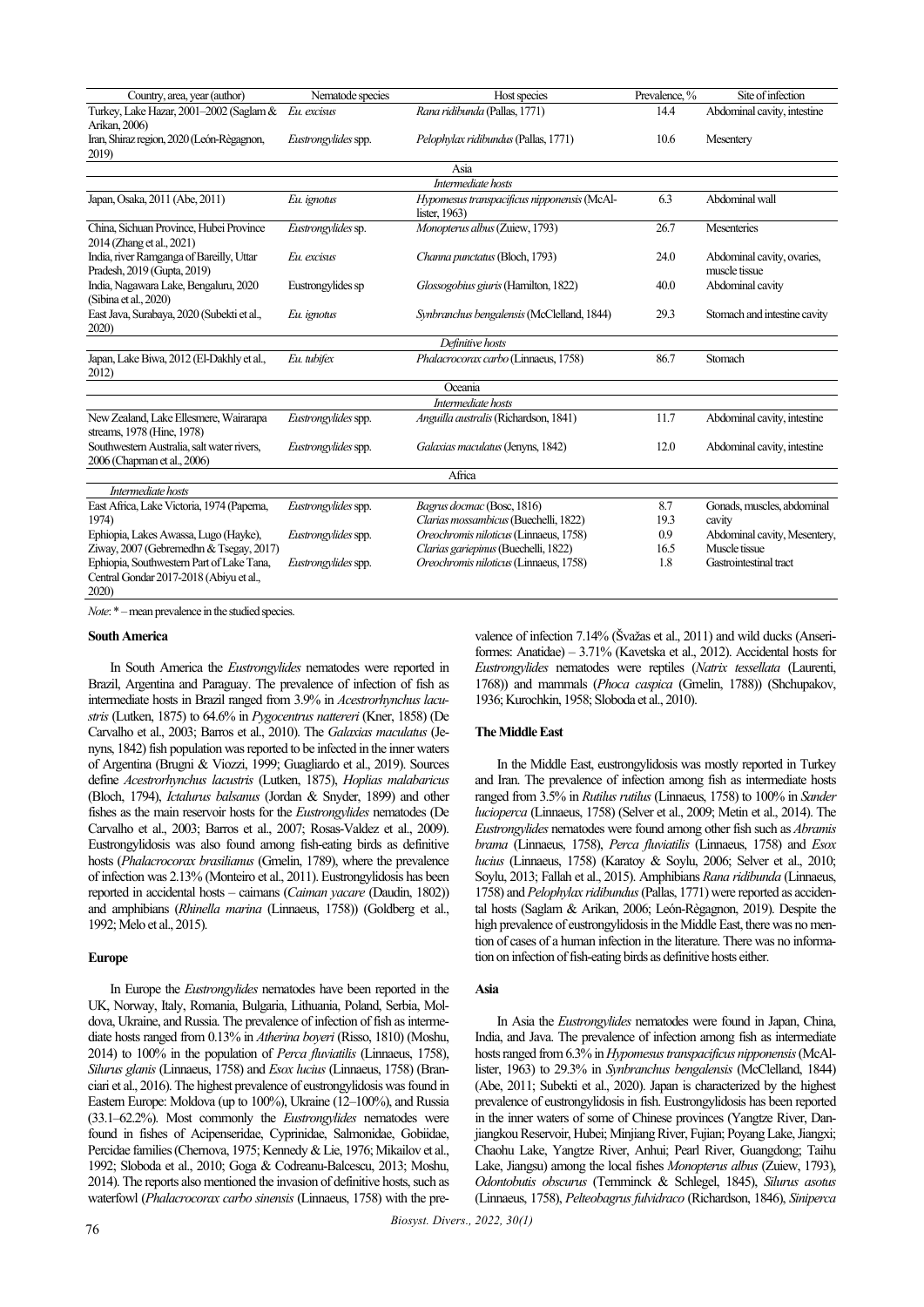*chuatsi* (Basilewsky, 1855), *Culter mongolicus* (Basilewsky, 1855), *Channa argus* (Cantor, 1842), *Hemibarbus maculatus* (Bleeker, 1871), *Elopichthys bambusa* (Richardson, 1845) (Xiong et al., 2012). *Eustrongylides* nematodes were also found in waters of some Japanese prefectures in the Kurose River, Higashi-Hiroshima, Hiroshima Prefecture, Kamo River, Lake Shinji, Matsue, Shimane Prefecture among the populations of *Amur catfish* (Linnaeus, 1758), *Silurus asotus* (Linnaeus, 1758), *Channa argus*(Cantor, 1842) (Moravec & Nagasawa, 2018). The infection of the definitive hosts, such as *Phalacrocorax carbo* (Linnaeus, 1758), was much less common (El-Dakhly et al., 2012). There is no data about other species (including humans) being infected in Asia.

# **Oceania**

In Oceania the *Eustrongylides* nematodes were reported in New Zealand and Australia. The prevalence of infection among fish as intermediate hosts ranged from 11.7% in *Anguilla australis* (Richardson, 1841) (Hine, 1978) to 12.0% in *Galaxias maculatus* (Jenyns, 1842). Cases of eustrongylidosis in accidental and definitive hosts were not reported.

#### **Africa**

On the African continent eustrongylidosis was reported in Lake Victoria in Eastern Africa and the inner waters of Ethiopia. The prevalence of eustrongylidosis ranged from 0.9% in *Oreochromis niloticus* (Linnaeus, 1758) (Gebremedhn & Tsegay, 2017) to 19.3% in *Clarias mossambicus* (Scopoli, 1777) (Paperna, 1974). Cases of eustrongylidosis in accidental and definitive hosts were not reported except for two cases of humans being infected in Sudan (Eberhard & Ruiz-Tiben, 2014).

#### Summary of evidence on the prevalence of *Eustrongylides* spp.

Summarizing the distribution of eutrongylidosis in the world, there are clear differences in the prevalence of infection between different hosts. In North America, the main intermediate hosts for the *Eustrongylides* nematodes are fish-eating birds, rarely – fishes. In Europe, Asia, the Far East, Oceania and Africa fishes are the predominantly infected species. The main spreaders of the infection, fish-eating birds, are rarely reported to be infected.

There were several reports of human infection from the USA and Sudan. Other species are rarely infected and act as accidental hosts. These species include turtles, snakes, amphibians, and marine mammals. These facts suggest the bias in the diagnosis of eutrongylidosis, which does not show the objective picture of distribution of the *Eustrongylides* nematode in the world among different species.

Among intermediate hosts, the highest prevalence of infection was found in *Perca fluviatilis*(Linnaeus, 1758), *Sander lucioperca* (Linnaeus, 1758), *Siluris glanis* (Linnaeus, 1758), *Esox lucius* (Linnaeus, 1758). Most commonly, fish-eating birds of the Ciconiidae family are infected, the highest prevalence of infection among definitive hosts was found in the birds of the Ciconiformes and Phalacrocoracidae families, which serve as definitive hosts for *Eustrongylides* nematodes. The highest prevalence among definitive hosts was found in *Phalacrocorax carbo* (Linnaeus, 1758) (86.7%) in Japan.

Overall, continents with a warm climate, such as South America and Asia, have more species of fishes, reptiles, and fish-eating birds that serve as a potential hosts for the *Eustrongylides* nematodes(Svirezhev, 1987).

The dominating species of the *Eustrongylides* nematodes differed between countries and regions. *Eu. ignotus* and *Eu. tubifex* were predominantly found in the North America region, while *Eu. excisus* was found predominantly in Europe and the Middle East.

# **Conclusion**

In the present review, the authors highlighted the distribution of eustrongylidosis in different countries and regions, and in different species. The *Eustrongylides* spp. nematodes, Jägerskiöld, 1909 were first described and substantiated as species of the *Eustrongylides* genus by Jägerskiöld in 1909, as they were taken from waterfowl from East Africa during the autopsy.

This parasitic species is very widespread across the world. In North America it is mostly reported among fishes and birds, sometimes – humans. In South America the disease was also reported in reptiles and amphibians. In Europe, Africa and Asia, Oceania, and the Middle East, the disease is mostly reported in fishes, rarely in birds. *Eu. ignotus* and *Eu. tubifex* are the main parasitic species reported in North America, while for Europe, Asia, Africa, and the Middle East the most prevalent species was *Eu. еxcisus*.

*Eustrongylides* spp. nematodes in their life cycle require both intermediate and definitive hosts to live in the water or close to the water. We suggest that this is a result of adaptation of the parasite to the habitat of fish-eating birds, the definitive hosts for the *Eustrongylides* spp nematodes. These hosts play a crucial role in the spreading of the nematodes during seasonal migration, which could explain the emergence of the eustrongylidosis infections in the regions that never had it before. In our review we found that most often the euryhaline fish species are infected with *Eustrongylides* spp. nematodes.

Based on the number of publications on the prevalence of eustrongylidosis in different regions we suggest that there is an increased interest in this nematode infection and, possibly, an increased prevalence of eustrongylidosis throughout the world. Studies on the prevalence of eustrongylidosis in Asia and the Middle East have been published in the last 20 years. We also suggest that such trend cannot be explained by the lack of diagnostic possibilities alone. *Eustrongylides*spp. nematodes have a distinctive morphology that makes microscopic identification very straightforward. Most likely, the wider distribution of *Eustrongylides* spp. nematodes in recent years is due to the ecological plasticity of the parasite and adaptation to the new habitats and new hosts for its life cycle.

Most often *Eustrongylides* spp. nematodes were found in fish and other intermediate hosts, whereas infection of fish-eating birds (definitive hosts) was reported less often. One possible explanation for that is that infection of the birds has mostly scientific interest among researchers while infection of fish has an impact on fisheries and the industry; hence, closer attention to the intermediate hosts (fish). We did not find the literature that investigated the prevalence of eustrongylidosis in the definitive hosts in Africa or Oceania.

Based on the available literature we concluded that *Eustrongylides* spp. nematodes are adapted the best to the continental climate as the prevalence of the infection in countries with continental climate was much higher than in countries with a tropical and subtropical climate. Considering the increasing distribution of the *Eustrongylides* spp. nematodes and reported cases of infection in humans we believe that closer attention to these nematodes is required to prevent the outbreaks of the infection in humans and other mammals.

The authors declare the absence of any conflict of interest.

#### **References**

- [Abe, N. \(2011\). Molecular and morphological identification of helminthes found in](http://doi.org/10.2478/s11686-011-0029-7)  Japanese smelt, *[Hypomesus transpacificus nipponensis](http://doi.org/10.2478/s11686-011-0029-7)*, with notes on new host records of *[Eustrongylides ignotus](http://doi.org/10.2478/s11686-011-0029-7)* and *Raphidascaris gigi*. Acta Parasitologica, [56, 227–231.](http://doi.org/10.2478/s11686-011-0029-7)
- [Abiyu, M., Mekonnen, G., & Hailay, K. \(2020\). Prevalence of internal nematode](http://doi.org/10.35248/2155-9546.19.10.582)  parasites of nile tilapia (*Oreochromis niloticus*[\) fish species caught from](http://doi.org/10.35248/2155-9546.19.10.582) south[western part of Lake Tana, Central Gondar, Ethiopia. Journal of Aquaculture](http://doi.org/10.35248/2155-9546.19.10.582)  [Research and Development, 11, 1–7.](http://doi.org/10.35248/2155-9546.19.10.582)
- Aydogdu, A., Selver, M., & Cirak, V. (2008). Comparison of helminth species and their prevalence in rudd (*Scardinius erythrophthalmus*L. 1758) in Golbasi Dam Lake and Kocadere Stream in Bursa Province of Turkey. Turkish Journal of Veterinary and Animal Sciences, 32(5), 389–393.
- [Barros, L. A., Mateus, L. A. F., Braum, D. T., & Bonaldo, J. \(2010\). Ecological](http://doi.org/10.1590/S0102-09352010000100033)  [aspects of endoparasites in red piranha \(](http://doi.org/10.1590/S0102-09352010000100033)*Pygocentrus nattereri*Kner, 1860) from [Cuiabá River, Mato Grosso, Brazil. Arquivo Brasileiro de Medicina Veterinária](http://doi.org/10.1590/S0102-09352010000100033)  [e Zootecnia, 62, 228–231.](http://doi.org/10.1590/S0102-09352010000100033)
- [Barros, L. A., Moraes Filho, J., & Oliveira, R. L. \(2007\). Nematode larvae with](http://doi.org/10.1590/S0102-09352007000200042)  [zoonotical importance found in trairas \(](http://doi.org/10.1590/S0102-09352007000200042)*Hoplias malabaricus*) in Santo Antonio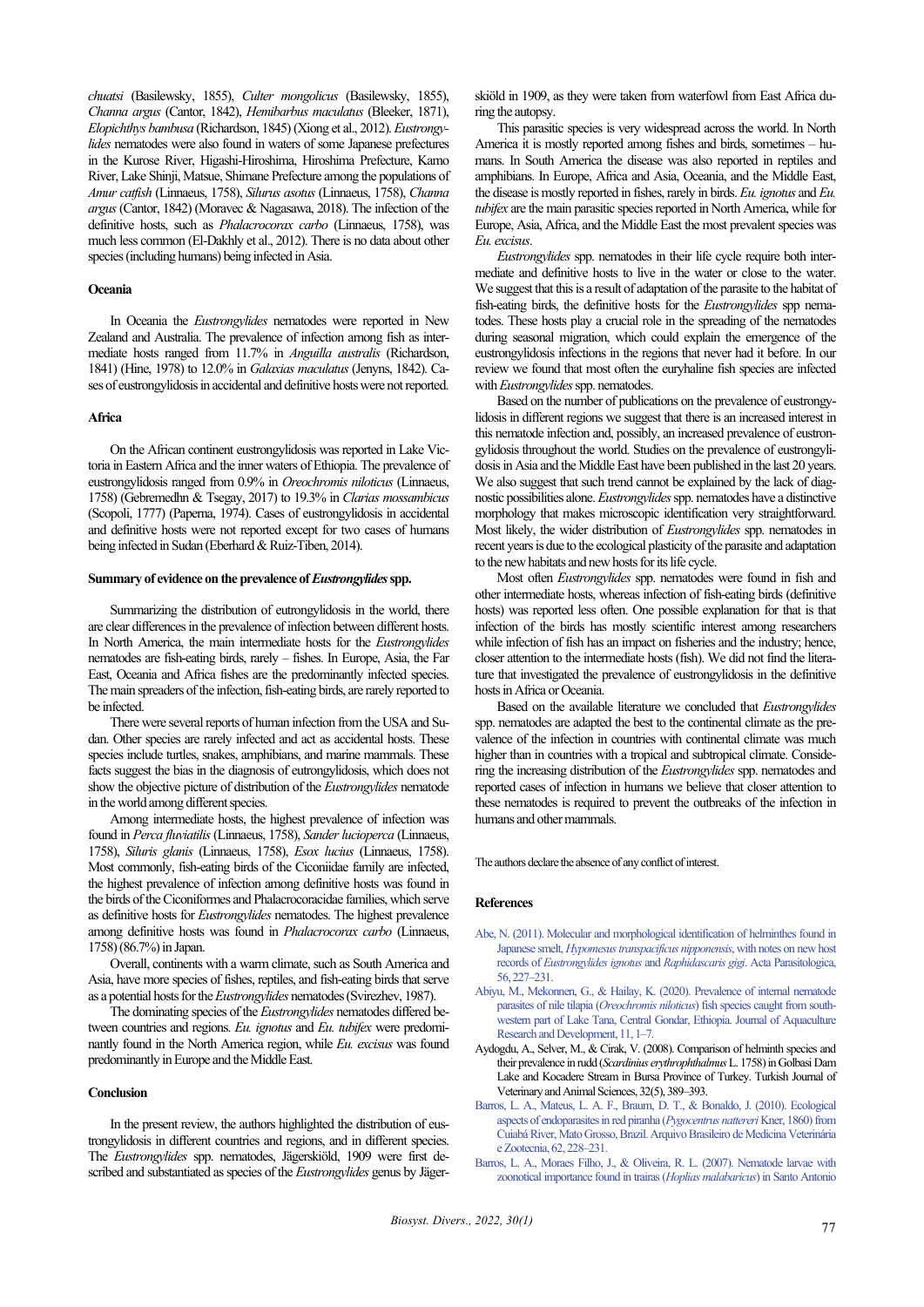do Leverger, Mato Grosso, Brazil. Arquivo Brasileiro de Medicina Veterinaria e Zootecnia, 59, 533–335.

- [Barros, L. A., Tortelly, R., Pinto, R. M., & Gomes, D. C. \(2004\). Effects of experi](http://doi.org/10.1590/S0102-09352004000300007)[mental infections with larvae of](http://doi.org/10.1590/S0102-09352004000300007) *Eustrongylides ignotus*Jäegerskiold, 1909 and *Contracaecum multipapillatum* [\(Drasche, 1882\) Baylis, 1920 in rabbits. Arqui](http://doi.org/10.1590/S0102-09352004000300007)[vo Brasileiro de Medicina Veterinária e Zootecnia, 56, 325–332.](http://doi.org/10.1590/S0102-09352004000300007)
- [Bauer, E., & Whipps, C. \(2013\). Parasites of two native fishes in adjacent adirondack](http://doi.org/10.1645/GE-3218.1)  [lakes. The Journal of Parasitology, 99, 603–609.](http://doi.org/10.1645/GE-3218.1)
- [Beaver, P. C., & Theis, J. H. \(1979\). Dioctophymid larval nematode in a subcutane](http://doi.org/10.4269/ajtmh.1979.28.206)ous nodule from man in California. American Journal of Tropical Medicine and [Hygiene, 28, 206–212.](http://doi.org/10.4269/ajtmh.1979.28.206)
- [Bjeli-Cabrilo, O., Novakov, N., Irkovi, M., Kosti, D., Popovi, E., Aleksi, N., & Luji,](http://doi.org/10.2478/s11687-013-0143-1)  [J. \(2013\). The first determination of](http://doi.org/10.2478/s11687-013-0143-1) *Eustrongylides excisus* Jägerskiöld, 1909: [larvae \(Nematoda: Dioctophymatidae\) in the pike-perch](http://doi.org/10.2478/s11687-013-0143-1) *Sander lucioperca* in [Vojvodina \(Serbia\). Helminthologia, 50, 291–294.](http://doi.org/10.2478/s11687-013-0143-1)
- [Branciari, R., Ranucci, D., Miraglia, D., Valiani, A., Veronesi, F., Urbani,](http://doi.org/10.4081/ijfs.2016.6130) E., Lo [Vaglio, G., Pascucci, L., & Franceschini, R. \(2016\). Occurrence of parasites of](http://doi.org/10.4081/ijfs.2016.6130)  the genus *Eustrongylides*[spp. \(Nematoda: Dioctophymatidae\) in fish caught in](http://doi.org/10.4081/ijfs.2016.6130)  [Trasimeno Lake, Italy. Italian Journal of Food Safety, 5, 6130.](http://doi.org/10.4081/ijfs.2016.6130)
- Brugni, N., & Viozzi, G. (1999). Presence of *Eustrongylides* sp. (Jägerskiöl, 1909) (Nematoda: Dioctophymatoidea) in *Galaxias maculatus*(Jenyns, 1842) (Pisces: Galaxiidae) from Patagonia, Argentina. Journal of Helminthological Society of Washington, 66(1), 92–94.
- Camp, J. W., Blaney, L. M., & Barnes, D. K. (1999). Helminths of the round goby, *Neogobius melanostomus* (Perciformes: Gobiidae), from Southern Lake Michigan, Indiana. Comparative Parasitology, 66, 70–72.
- [Chapman, A., Hobbs, R. P., Morgan, D. L., & Gill, H. S. \(2006\). Helminth parasi](http://doi.org/10.1111/j.1600-0633.2006.00198.x)tism of *Galaxias maculatus* [\(Jenyns 1842\) in Southwestern Australia. Ecology](http://doi.org/10.1111/j.1600-0633.2006.00198.x)  [of Freshwater Fish, 15, 559–564.](http://doi.org/10.1111/j.1600-0633.2006.00198.x)
- Chernova, T. N. (1975). Seasonal variations in the parasite fauna of pike and roach in the Paleostomi and Japana Lakes [Sezonnye izmeneniya parazitofauny shchuki i plotvy v ozerah Paleostomi i Dzhapana]. Trudy Vsesoyuznogo Nauchno-Issledovatel'skogo Instituta Morskogo Rybnogo Hozyajstva i Okeanografii, 105, 108–120 (in Russian).
- [Correa, L. L., Oliveira, S. B. M., Guimaraes da Costa Eiras, J., Tavares-Dias, M., &](http://doi.org/10.5216/rpt.v50i2.67661)  [Aparecido Adriano, E. \(2021\). High prevalence and intensity of fish nematodes](http://doi.org/10.5216/rpt.v50i2.67661)  [with zoonotic potential in the Brazilian Amazon, including a brief reflection on the](http://doi.org/10.5216/rpt.v50i2.67661)  [absence of human infections. Journal of Tropical Pathology, 50\(2\), 150–162.](http://doi.org/10.5216/rpt.v50i2.67661)
- [Coyner, D., Spalding, M., & Forrester, D. \(2002\).](http://doi.org/10.1645/0022-3395(2003)089%5b0290:EOEIIF%5d2.0.CO;2) Epizootiology of *Eustrongylides ignotus* [in Florida: Transmission and development of larvae in intermediate](http://doi.org/10.1645/0022-3395(2003)089%5b0290:EOEIIF%5d2.0.CO;2)  [hosts. The Journal of Parasitology, 89, 290–298.](http://doi.org/10.1645/0022-3395(2003)089%5b0290:EOEIIF%5d2.0.CO;2)
- [Cram, E. B. \(1927\). Bird parasites of the nematode subordes Strongylata, Ascaridata](http://doi.org/10.5479/si.03629236.140.1)  [and Spirurata. Bulletin of the United States National Museum, 140, 465.](http://doi.org/10.5479/si.03629236.140.1)
- Demir, S., & Karakişi, H. (2016). Metazoan parasite fauna of the Prussian carp, *Carassius gibelio* (Bloch, 1782) (Cyprinidae), from Marmara Lake, Turkey. Acta Zoologica Bulgarica, 68(2), 265–268.
- [Eberhard, M. L., & Ruiz-Tiben, E. \(2014\). Cutaneous emergence of](http://doi.org/10.4269/ajtmh.13-0638) *Eustrongylides* [in two persons from South Sudan. American Journal of Tropical Medicine and](http://doi.org/10.4269/ajtmh.13-0638)  [Hygiene, 90, 315–317.](http://doi.org/10.4269/ajtmh.13-0638)
- Eberhard, M. L., Hurwitz, H., Sun, A. M., & Coletta, D. (1989). Intestinal perforation caused by larval *Eustrongylides* [\(Nematoda: Dioctophymatoidae\) in New Jer](http://doi.org/10.4269/ajtmh.1989.40.648)[sey. American Journal of Tropical Medicine and Hygiene, 40, 648–650.](http://doi.org/10.4269/ajtmh.1989.40.648)
- [El-Dakhly, K. M., El-Nahass, E., Uni, S., Tuji, H., Sakai, H., & Yanai, T. \(2012\).](http://doi.org/10.1017/S0022149X11000046)  [Levels of infection of gastric nematodes in a flock of great cormorants \(](http://doi.org/10.1017/S0022149X11000046)*Phalacrocorax carbo*[\) from Lake Biwa, Japan. Journal of Helminthology, 86, 54–63.](http://doi.org/10.1017/S0022149X11000046)
- [Fallah, F. J., Khara, H., Rohi, J. D., & Sayadborani, M. \(2015\). Hematological para](http://doi.org/10.1007/s12639-013-0329-y)[meters associated with parasitism in pike,](http://doi.org/10.1007/s12639-013-0329-y) *Esox lucius* caught from Anzali Wet[land. Journal of Parasitic Diseases, 39, 245–248.](http://doi.org/10.1007/s12639-013-0329-y)
- Ferreira, J. J. A., Cardoso, S. P., Dela-Sávia da Fonseca, N., Nascimento, K. A., Rodrigues, F., Chaves da Rocha, G., Almeida e Macêdo, J. T. S., & Pedroso, P.M.O. (2021). Parasitic lesions in fish in the federal district, Brazil. Acta Scientiae Veterinariae, 49, 1818.

[Gebremedhn, H., & Tsegay, A. \(2017\). Review on distribution of endoparasites of](http://doi.org/10.1016/j.parepi.2017.10.002)  [fish in Ethiopia. Parasite Epidemiology and Control, 2, 42–47.](http://doi.org/10.1016/j.parepi.2017.10.002) 

- Goga, I. C., & Codreanu-Balcescu, D. (2013). Preliminary records on the presence of the nematode *Eustrongylides excisus* at the fish species *Silurus glanis* and *Perca fluviatilis*from Victoria like (Bratovoieuti –Dolj). Oltenia, Studii úi Comunicări, Ùtiin Ġele Naturii, 29, 184–190.
- [Goldberg, S., Bursey, C., & Aquino-Shuster, A. L. \(1992\). Gastric nematodes of the](http://doi.org/10.2307/3282758)  Paraguayan caiman, *Caiman yacare* [\(Alligatoridae\). The Journal of Parasitolo](http://doi.org/10.2307/3282758)[gy, 77, 1009–1011.](http://doi.org/10.2307/3282758)
- [Goncharov, S. L., Soroka, N. M., Pashkevich, I. Y, Dubovyi, A. I., & Bondar, A. O.](http://doi.org/10.2478/vzoo-2018-0015)  [\(2018\). Infection of predatory fish with larvae of](http://doi.org/10.2478/vzoo-2018-0015) *Eustrongylides excisus*(Nema[toda, Dioctophymatidae\) in the delta of the Dnipro River and the Dnipro-Buh](http://doi.org/10.2478/vzoo-2018-0015)  [Estuary in Southern Ukraine. Vestnik Zoologii, 52\(2\), 137–144.](http://doi.org/10.2478/vzoo-2018-0015)
- [Guagliardo, S., Viozzi, G., & Brugni, N. \(2019\). Pathology associated with larval](http://doi.org/10.1016/j.ijppaw.2019.08.004)  *Eustrongylides* [sp. \(Nematoda: Dioctophymatoidea\) infection in](http://doi.org/10.1016/j.ijppaw.2019.08.004) *Galaxias ma-*

*culatus* [\(Actinopterygii: Galaxiidae\) from Patagonia, Argentina. International](http://doi.org/10.1016/j.ijppaw.2019.08.004)  [Journal for Parasitology, Parasites and Wildlife, 10, 113–116.](http://doi.org/10.1016/j.ijppaw.2019.08.004) 

- [Guardone, L., Ricci, E., Susini, F., Polsinelli, E., Guglielmone, G., & Armani, A.](http://doi.org/10.1016/j.foodcont.2020.107517)  (2021). First detection of *Eustrongylides excisus* [\(Nematoda: Dioctophymati](http://doi.org/10.1016/j.foodcont.2020.107517)dae) in big-scale sand smelt (*Atherina boyeri*[\) from the lake Massaciuccoli](http://doi.org/10.1016/j.foodcont.2020.107517)  [\(Northwest Tuscany, Italy\): Implications for public health and seafood quality.](http://doi.org/10.1016/j.foodcont.2020.107517)  [Food Control, 120, 105517.](http://doi.org/10.1016/j.foodcont.2020.107517)
- Guerin, P. F., Marapendi, S., & Grail, S. L. (1982). Intestinal perforation caused by larval *Eustrongylides* – Maryland. MMWR Morb Mortal Wkly Report, 31, 383–384.
- [Gupta, N. \(2019\). Light and scanning electron microscopic studies on](http://doi.org/10.17582/journal.pjz/2019.51.1.159.166) *Eustrongylides exciscus*[larvae \(Nematoda: Dioctophmida\) from](http://doi.org/10.17582/journal.pjz/2019.51.1.159.166) *Channa punctatus* bloch from [India. Pakistan Journal of Zoology, 51, 159–166.](http://doi.org/10.17582/journal.pjz/2019.51.1.159.166)
- Haugen, P., Hemmingsen, W., & Mackenzie, K. (2008). The distribution of *Eustrongylides*sp. (Nematoda: Dioctophymatoidea) in brown trout *Salmo trutta*L. in the River Otra in Southern Norway. Bulletin of the European Association of Fish Pathologists, 28, 138-143.
- [Hine, P. M. \(1978\). Distribution of some parasites of freshwater eels in New Zealand.](http://doi.org/10.1080/00288330.1978.9515739)  [New Zealand Journal of Marine and Freshwater Research, 12\(2\), 179–187.](http://doi.org/10.1080/00288330.1978.9515739)
- Jägerskiöld, L. A. (1909). Zur Kenntnis der Nematoden-Gattungen *Eustrongylides* und *Hystrichis*. Nova Acta Regiae Societatis Scientiarum Upsaliensis, 4(2), 3 (in German).
- Karatoy, E., & Soylu, E. (2006). Metazoan parasites of bream (*Abramis brama* Linnaeus, 1758) in Lake Durusu (Terkos). Turkish Society for Parasitology, 30, 233–238.
- Karmanova, E. M. (1968). Dioktifimidei zhivotnyh i cheloveka i vyzyvaemye imi zabolevaniya [Dioctophymidea of animals and man and the diseases caused by them]. Nauka, Moscow (in Russian).
- Kavetska, K., Pilarczyk, B., & Królaczyk, K. (2012). Stomach nematodes of wild ducks (subfamily Anatinae) wintering in the North-Western Poland. Bulletin of the Veterinary Institute in Pulawy, 56, 162–167.
- [Kennedy, C. R., & Lie, S. F. \(1976\). The distribution and pathogenicity of larvae of](http://doi.org/10.1111/j.1095-8649.1976.tb03952.x)  *Eustrongylides* [\(Nematoda\) in brown trout](http://doi.org/10.1111/j.1095-8649.1976.tb03952.x) *Salmo trutta* L. in Fernworthy Re[servoir, Devon. Journal of Fish Biology, 4, 293–302.](http://doi.org/10.1111/j.1095-8649.1976.tb03952.x)
- [Kuraiem, B. P., Knoff, M., Telleria, E. L., da Fonseca, M. C. G., Machado, L. S., da](http://doi.org/10.1590/S1984-29612019094)  [Cunha, N. C., Do Nascimento, E. R., Fontenelle, G., Gomes, D. C., & Cle](http://doi.org/10.1590/S1984-29612019094)mente, S. C. S. (2020). *Eustrongylides*[sp. \(Nematoda, Dioctophymatoidea\) pa](http://doi.org/10.1590/S1984-29612019094)[rasitizing hoplias malabaricus \(Actinopterygii: Erythrinidae\) collected from the](http://doi.org/10.1590/S1984-29612019094)  [state of Rio de Janeiro, Brazil. Revista Brasileira de Parasitologia Veterinaria,](http://doi.org/10.1590/S1984-29612019094)  [29\(1\), 094.](http://doi.org/10.1590/S1984-29612019094)
- Kurochkin, Y. V. (1958). Gel'mintofauna kaspijskogo tyulenya v period razmnozhenija [Helminth fauna of the Caspian seal during the breeding season]. In: Trudy po gel'mintologii K 80-letiyu so dnya rozhdeniya akademika K. I. Skryabina. Izdatel'stvo AN SSSR, Moscow. Pp. 188–194 (in Russian).
- [León-Règagnon, V. \(2019\). Helminths of the Eurasian marsh frog,](http://doi.org/10.2478/helm-2019-0022) *Pelophylax ridibundus*[\(Pallas, 1771\) \(Anura: Ranidae\), from the Shiraz Region, Southwes](http://doi.org/10.2478/helm-2019-0022)[tern Iran. Helminthologia, 56, 261–268.](http://doi.org/10.2478/helm-2019-0022)
- Leuckart, R. (1868). Die Menschlichen Parasiten. Leipzig. Bd. 2(2). Pp. 381–387 (inGerman).
- Lichtenfels, J. R., & Lavies, B. (1976). Mortality in red-sided garter snakes, *Thamnophis sirtalis parietalis*, due to larval nematode, *Eustrongylides* sp. Laboratory Animal Science, 26, 465–467.
- Lichtenfels, J. R., & Stroup, C. F. (1985). *Eustrongylides* sp. (Nematoda: Dioctophymatoidea): First report of an invertebrate host (Oligochaeta: Tubificidae) in North America. Journal of Helminthological Society of Washington, 52(2), 320–323.
- Linstow, O. (1899). Zur Kenntnis der Genera *Hystrchis* und *Tropidocerca*. Archiv fur Naturgeschichte, 65, 155–164 (in German).
- [Ljubojevic, D., Novakov, N., Djordjevic, V., Radosavljevic, V., Pelic, M., & Cir](http://doi.org/10.1016/j.profoo.2015.09.049)[kovic, M. \(2015\). Potential parasitic hazards for humans in fish meat. Procedia](http://doi.org/10.1016/j.profoo.2015.09.049)  [Food Science, 5, 172–175.](http://doi.org/10.1016/j.profoo.2015.09.049)
- Martínez-Aquino, A., Pérez-Rodríguez, R., Garrido-Olvera, L., Aguilar-Aguilar, R., & León, G. (2012). Endohelminth parasites of seven goodein species (Cyprinodontiformes: Goodeidae) from Zacapu Lake, Michoacán, Central Mexico Plateau. Hidrobiológica, 22, 89–93.
- [Melo, F. T., Melo, C. S., & Nascimento, L. C. \(2015\). Morphological characteriza](http://doi.org/10.1590/S1984-29612016024)tion of *Eustrongylides* [ssp. larvae \(Nematoda, Dioctophymatoidea\) parasite of](http://doi.org/10.1590/S1984-29612016024)  *Rhinella marina* [\(Amphibia: Bufonidae\) from Eastern Amazonia. Brazilian](http://doi.org/10.1590/S1984-29612016024)  [Journal of Veterinary Parasitology, 25\(2\), 235–239.](http://doi.org/10.1590/S1984-29612016024)
- [Menconi, V., Riina, M. V., Pastorino, P., Mugetti, D., Canola, S., Pizzul, E., Bona,](http://doi.org/10.3390/ijerph17114171)  [M. C., Dondo, A., Acutis, P. L., & Prearo, M. \(2020\). First occurrence of](http://doi.org/10.3390/ijerph17114171) *Eustrongylides* [spp. \(Nematoda: Dioctophymatidae\) in a subalpine lake in North](http://doi.org/10.3390/ijerph17114171)[west Italy: New data on distribution and host range. International Journal of En](http://doi.org/10.3390/ijerph17114171)[vironmental Research and Public Health, 17, 4171.](http://doi.org/10.3390/ijerph17114171)
- Metin, S., Didinen, B. I., & Boyci, Y. O. (2014). Occurrence of *Eustrongylides excisus*, Jägerskiöld, 1909 – larvae (Nematoda: Dioctophymatidae) in pikeperch (Sander lucioperca) in Lake Egirdir. Egirdir Su Ürünleri Facültesi Dergisi, 10(1), 20–24.